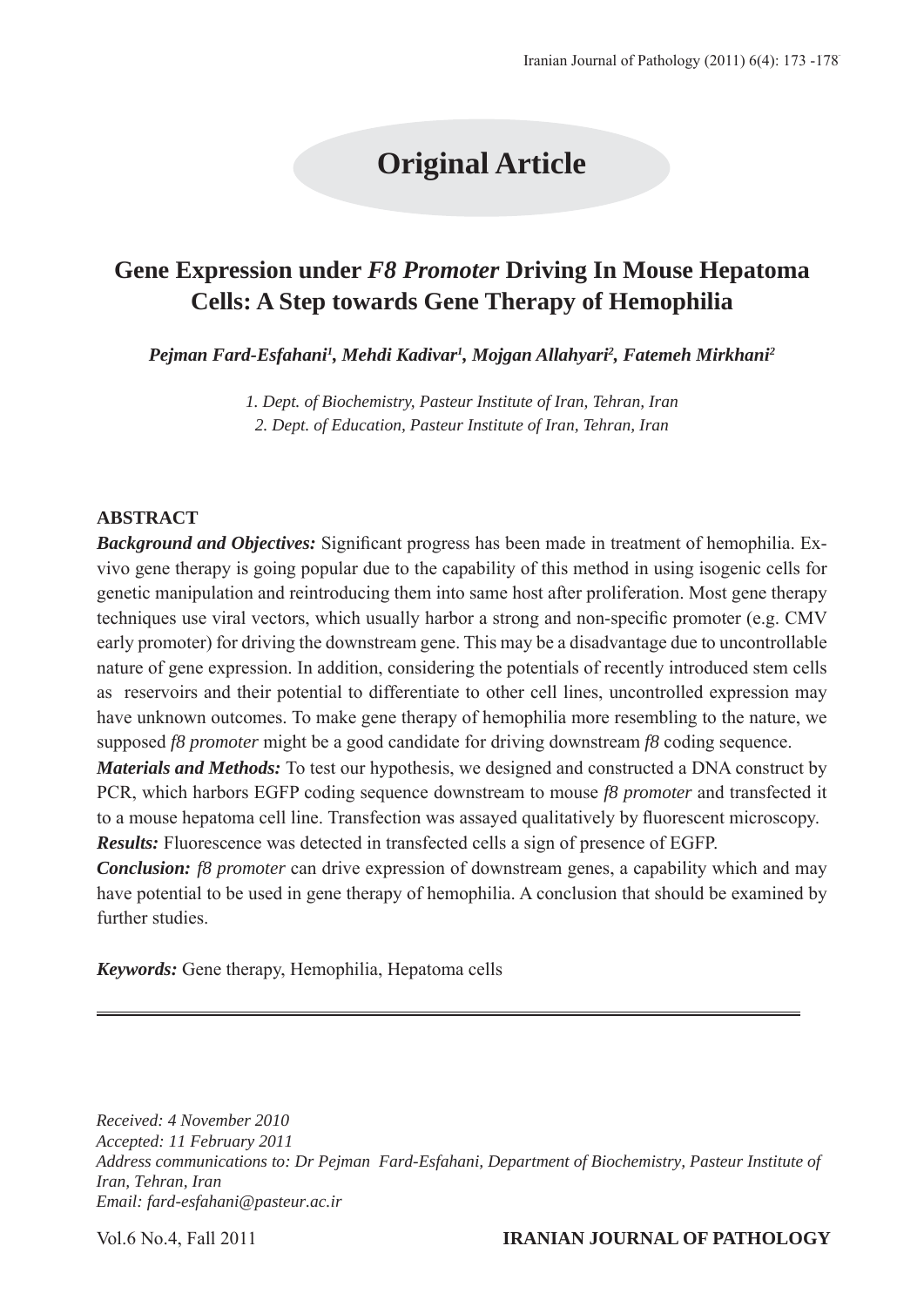#### **Introduction**

Emophilia A is an X chromosome-<br>linked recessive genetic disorder,<br>affecting 1 in 10,000 males, resulting<br>in defective or defeated fector VIII (EVIII) linked recessive genetic disorder, Laffecting 1 in 10,000 males, resulting in defective or deficient factor VIII (FVIII) molecules, which, in its severe form, is a lifethreatening, hemorrhagic disease (1). FVIII plays an important role in the coagulation cascade. The conversion of factor X to factor Xa is accelerated by FVIII. Intravenous infusion of recombinant FVIII protein is an effective treatment of hemophilia A disorder especially in controlling bleeding episodes, but the requirement for frequent infusions, makes the treatment costly (2). A functional copy of a gene can be introduced into an organism to retrieve function of a defected endogenous gene. This approach may be the future strategy for curing of monogenetic inherited disorders. The most promising cure for hemophilia A disorders appears to be gene therapy, which delivers the functional factor VIII expression cassette directly to the patient (3). In spite of recent successes in site-specific correction of defective gene sequences, the focus of most gene therapy strategies to date is on gene addition rather than gene replacement (4). Several different gene delivery systems have been used in gene therapy of hemophilia, including retroviral vectors (5), adenoviral vectors (6, 7), adenoassociated viral vectors (8, 9), and non-viral gene delivery methods (10). In most of them, the CMV promoter is the driving sequence of choice for desired gene expression. Although the use of strong, nonspecific viral promoters such as the CMV promoter may have some advantages e.g. high-level expression, two disadvantages limit its usefulness. First, in a situation with possibly widespread of transfected cell, the uncontrolled expression may be hazardous. Second, other tissues might be harmed by expressed protein that

normally is not expressed in them. None of these disadvantages are not applying to a system which the relevant promoter functions in tissue-specific manner.

*f8 promoter* is relatively liver specific and may be good candidate for expression of liver specific genes. To examine the potential capability of this gene in driving downstream genes, we designed and constructed a plasmid vector harboring mouse *f8 promoter* sequence, which was located upstream to EGFP coding sequence and transfected it into the mouse hepatoma cells line to evaluate any expression of the EGFP.

### **Materials and Methods**

*Vector design and construction:* The sequence of mouse *f8 promoter* was extracted from *Mus musculus* Promoter Database (accession number: 84501) (MmPD) (11) (Fig. 1). Two forward (F1) and reverse primers (R1) were designed (Table 1) to proliferate mentioned *f8 promoter* segment from C57BL mouse genomic DNA by PCR. The coding sequence of EGFP was proliferated by PCR using IRES2-EGFP vector (Invitrogen) as template and conditions shown in Table 1. R1 and F2 primers were designed as to be carrying *Nco*I restriction digestion sites for fusing *f8 promoter* and EGFP coding sequences. The fused DNA was cloned into pJET1.2 plasmid using  $C$ loneJET<sup>TM</sup> PCR cloning kit (Fermentas). The selected transformant was confirmed by DNA sequencing and plasmids were purified after propagation using Plasmid mini kit (Qiagen). Transfection was controlled by intact plasmid vector IRES2-EGFP (Invitrogen).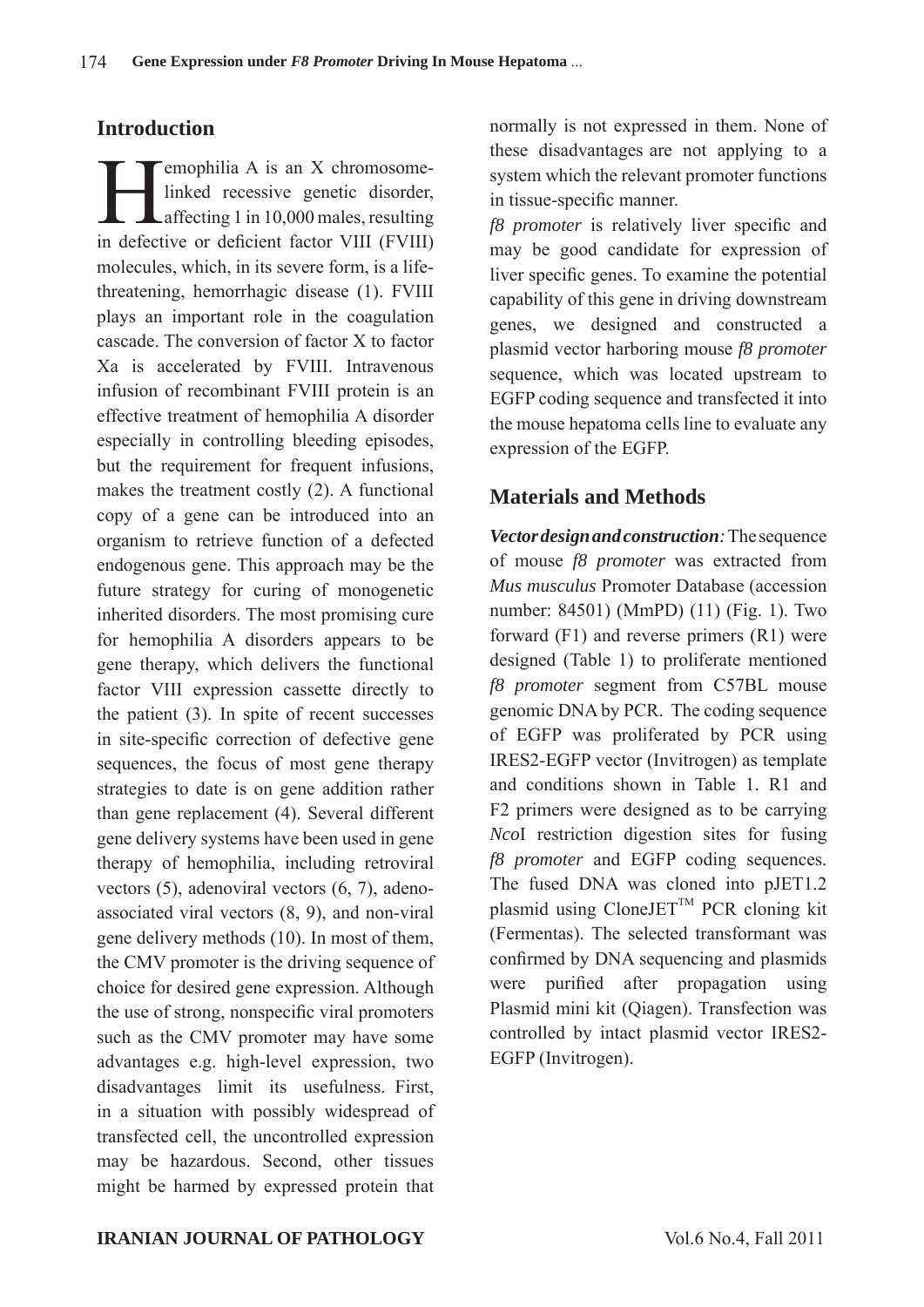ttacagctgagtaataaatattccattgtgtgaatgtaccacattttcattatccattcttcagttggtggatgttggc tctttcctttttcattcaattatgaattgaatggcaatgaatatggatatacaagtatctctatagtggaatgtacaat tcttagttaaagtttctctggctgtaataaaacaccatgaccaaaagcaacagggtttatttcaacttatacttccatg taataaacaattcactaatcaatttcactgatggaaatgaggacagaatctcaaaagggcaggaacctgggtgccagaa  ${\tt ctgaataagagataatggagaacattgottactgactgataattatytottgatecogcctattttettatacaattca}$ agaacacctgtccaagagtagctctgcctatgactacctggggcctcccatagtaatcattaataaaaaagcaacagca aataaaacatatggtacaggtatcctatctggatctctaggccatgtgggcagctggaaagtttctgcggagaaagtag gctggaatctggtgaatcccaaagtggaagcttttacattccatgcagactccagaatcttcactatCTAGAGTTTCTT TGCTACAGGTACCAAGGAACAGTCTTTTAGAATAGGCTAGGAATTTAAATACACCTGAACGCCCCTCCTCAGTATTCTG TTCCTTTTCTTAAGGATTCAAACTTGTTAGGATGCACCCAGCAGGAAATGGGTTAAGCCTTAGCTCAGCCACTCTTCCT  ${\tt ATTCCAGTTTTCCTGTCCTGCTTTCTACTACCCAAAAGGAAGTAATCCTTTCAGATCTGTTTTGGCTAATGCTACTT$ TCACTCACAGTAGATAAACTTCCAGAAAATGCTCTGCAAAATATTTAGGACTTTTTACTAAATCATTACATTTTCTTTT TGTTCTTAAAAGCTAAAGTTATTTTAGAGAAGAGTTAAATTTTCATTTCTTTAGTTGAACATTTTCTAGTAATAAAAGC C

**Fig. 1-** Selected mouse *f8 promoter* sequence

|                | <b>Sequence</b>                     | <b>PCR</b> conditions   | <b>Segment</b> |
|----------------|-------------------------------------|-------------------------|----------------|
|                |                                     |                         | length         |
| <b>Forward</b> | AACTCGAGTTACAGCTGAGTAATAAATATTCC    | $94^{\circ}$ 4 min,     |                |
| primer         |                                     | $(94^{\circ}C)$ 1 min,  |                |
| (f8 promoter)  |                                     | $57^{\circ}$ 1 min,     | 1110bp         |
| <b>Reverse</b> | <b>CCACCATGGCTTTTATTACTAGAAAATG</b> | $72^{\circ}$ 2 min)X30  |                |
| primer         |                                     | $72^{\circ}$ 7 min.     |                |
| (f8 promoter)  |                                     |                         |                |
| <b>Forward</b> | AACCATGGTGAGCAAGGG                  | $94^{\circ}$ 4 min,     |                |
| primer         | AAATCGATATACATTGATGAGTTTGGAC        | $(94^{\circ}C)$ 1 min,  | 960bp          |
| (EGFP)         |                                     | $60^{\circ}$ 1 min,     |                |
| <b>Reverse</b> |                                     | $72^{\circ}$ 2 min) X30 |                |
| primer         |                                     | $72^{\circ}$ 7 min.     |                |
| (EGFP)         |                                     |                         |                |

**Table 1-** Primers sequences and PCR conditions

*Cell culture and transfection:* Mouse hepatoma cells, Hepa 1-6 (NCBI code: C517, ATCC

Number: CRL1830) were cultured in DMEM (Dulbecco's Modified Eagle Medium) supplemented with 100 U/ml penicillin, 100 μg/ml streptomycin and 10%FBS. Then the cells were plated onto  $25 \text{ cm}^2$  tissue culture flasks at a concentration of 1000 cells/cm<sup>2</sup> and cultures were incubated at 37°C, 5%  $CO<sub>2</sub>$ . The medum were removed every 3 days. DNA transfection was carried out by PolyFect Transfection Reagent (Qiagen) using manufacturer protocol. Confirmation of transfection was done by fluorescent microscopy.

### **Results**

*Vector Construction:* A fused DNA was constructed using mouse *f8 promoter* sequence derived from the mouse promoter database and EGFP coding sequence. The downstream (3' end) primer of mouse *f8 promoter* and upstream primer (5' end) of EGFP coding sequence were designed to have *Nco*I restriction sites. Two PCR products were treated by this enzyme and ligated by T4 DNA ligase, indeed the start codon (ATG) of EGFP gene was reconstructed in the

#### Vol.6 No.4, Fall 2011 **IRANIAN JOURNAL OF PATHOLOGY**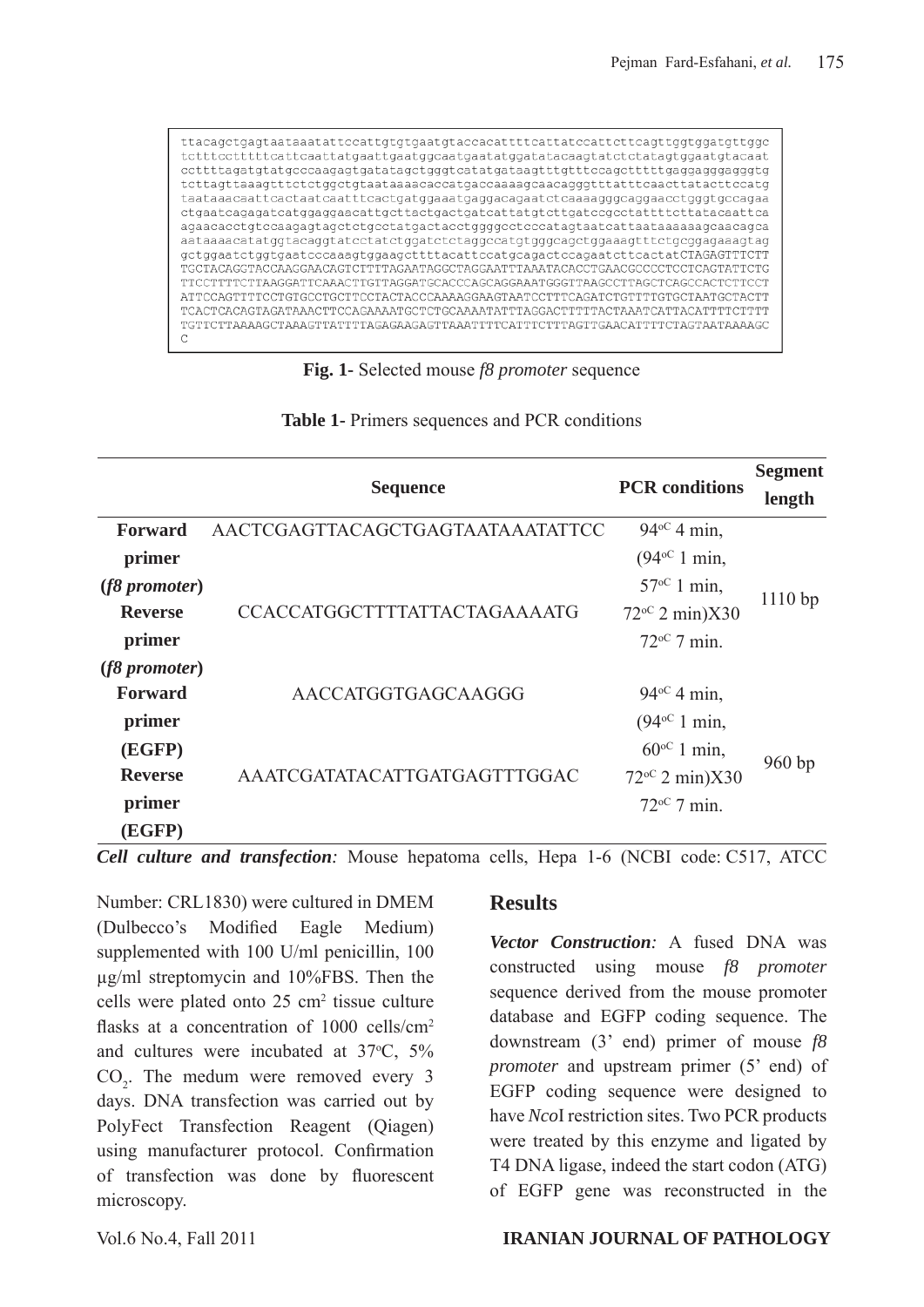recognition site of this restriction enzyme. There were tree possible types of ligates: Tail to tail ligation of *f8 promoter* sequence; head to head ligation of EGFP coding sequence and tail of *f8 promoter* sequence to the head of EGFP coding sequence, the correct one.

After then the ligation product was subjected to blunt end cloning. Some of the resultant clones were screened by plasmid extraction and restriction enzyme treatment. To confirm the clone, the insert was sequenced and the construct was confirmed (Fig. 2).



**Fig. 2-** Partial sequencing of 3' (up) and 5' (down) of insert in plasmid pJET1.2. The restriction enzyme sites (*Bsu15*I and *Xho*I) are entrance site of insert into the vector (small boxes)

*Transfection*: The constructed vector was transfected into Mouse hepatoma cell line by dendrimers. These highly branched spherical molecules terminate at charged amino groups radiate from a central core molecule and absorb negative charge molecules like DNA (12). After transfection, fluorescent microscopy detected fluorescence in transfected cells (Fig. 3) which indirectly shows expression of EGFP gene by action of *f8 promoter*. Simultaneously, for checking the accuracy of transfection the same cell line was transfected by empty IRES2-EGFP vector and the EGFP fluorescence was detected (data not shown).



**Fig. 3-** Fluorescence microscopy of transfected hepatoma cells: (A) conventional light and (B) fluorescent light. (Leitz, 250x, FL 540 nm)

#### **IRANIAN JOURNAL OF PATHOLOGY** Vol.6 No.4, Fall 2011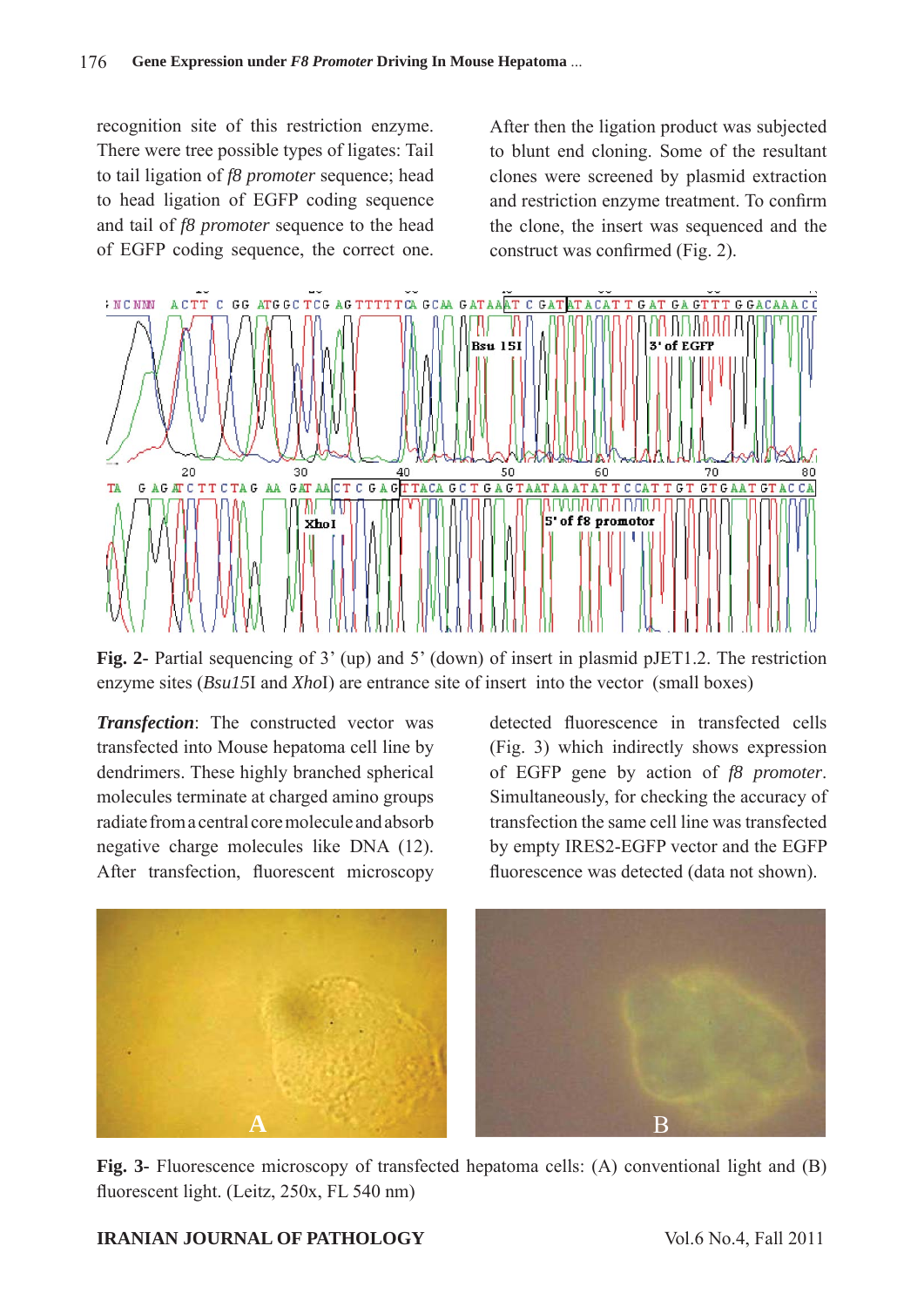## **Discussion**

Somatic gene therapy for hemophilia A has been challenging to investigators. There are reports of using different strategies to replace enough factor VIII in hemophilia A patients, but achieving a continues high serum level of the factor VIII is the main obstacle (13). The main difference of these strategies is type of vector for transfecting target cells. Each of them has advantages and disadvantages. For example with genetically modified adenovirus, which was one of the first pioneer vectors to be utilized for gene therapy of hemophilia A, the viral proteins evoke cytotoxic responses and halt production of the factor by killing vector harboring cells. By usage of second-generation vectors, where many viral genes have been deleted, cell toxicity has been lowered and factor VIII expression has been prolonged. In factor VIII knockout mice, such a vector mediated a high level of factor VIII expression with minimal toxicity (6). The common feature of many of these vectors is usage of a potent mammalian virus promoter (e.g. CMV early promoter) upstream to domain B deficient coding sequence of *f8* gene. One of the newly announced strategies is stem cell *ex vivo* gene therapy (14) which uses genetically modified adult stem cells and re-injects them into the organism. Theoretically, the adult stem cells can be differentiated to many specialized cell lines, so the presence of abnormal protein within unrelated specialized cells may cause unexpected outcome. Assuming that some of the stem cells may differentiate to hepatic cells (15), the expression of factor VIII gene under *f8 promoter* control may be more resemble to normal.

In this study, the driving capacity of mouse *f8 promoter* for expressing EGFP coding sequence was investigated. The promoter sequences were retrieved from *Mus musculus*

Promoter Database (MmPD, above). Considering *f8 gene* expresses in adult liver mouse cells (16), we hoped that our construct would be expressed in hepatoma cells. The results showed that green fluorescence appeared about 48 hours after transfection. The results were assessed qualitatively since the only consideration at this point was capability of mouse *f8 promoter* in driving downstream gene.

## **Conclusion**

For utilization of this promoter in future stem cell gene therapy, the driving potential of it can be assessed in adult stem cells by transfecting the construct into such cells (e.g. hematopoeitic stem cells).

# **Acknowledgements**

This project was supported by Pasteur Institute of Iran. The authors declare that there is no conflict of interests.

# **References**

1. Kaufman RJ. Advances toward gene therapy for hemophilia at the millennium. Hum Gene Ther 1999; 1;10(13):2091-107.

2. Lu H, Chen L, Wang J, Huack B, Sarkar R, Zhou S, *et al*. Complete correction of hemophilia A with adeno-associated viral vectors containing a full-size expression cassette. Hum Gene Ther 2008;19(6):648-54.

3. Kay MA, High K. Gene therapy for the hemophilias. Proc Natl Acad Sci USA 1999; 31;96(18):9973-5.

4. Urnov FD, Miller JC, Lee YL, Beausejour CM, Rock JM, Augustus S, *et al*. Highly efficient endogenous human gene correction using designed zinc-finger nucleases. Nature 2005;2;435(7042):646-51.

5. Roehl HH, Leibbrandt ME, Greengard JS, Kamantigue E, Glass WG, Giedlin M, *et al*. Analysis of testes and semen from rabbits

### Vol.6 No.4, Fall 2011 **IRANIAN JOURNAL OF PATHOLOGY**